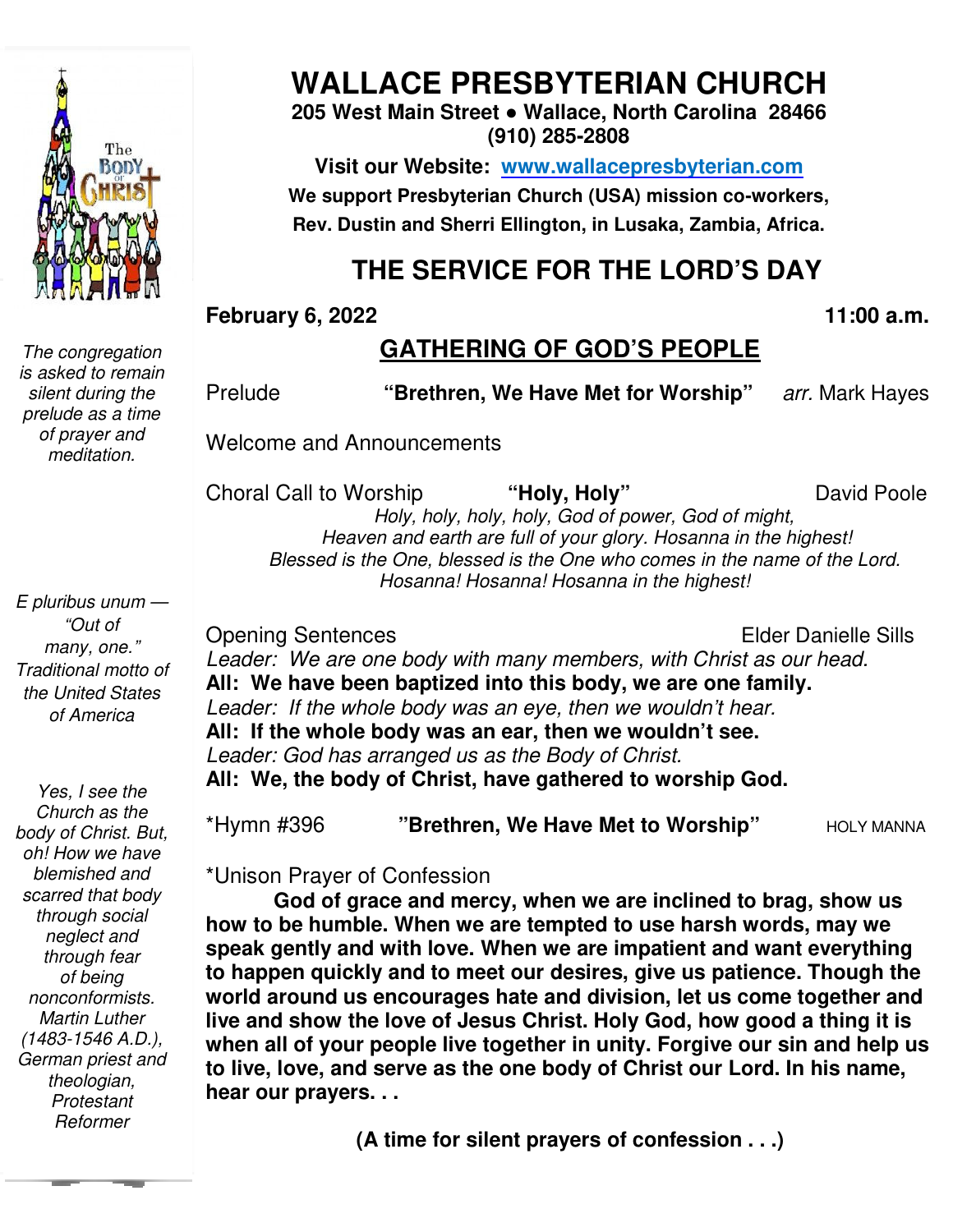*one of another. For as in one body we have many members, and not all the members have the same function, so we, who are many, are one body in Christ, and individually we are members Romans 12:4-5* 

*There is one body and one Spirit, just as you were called to the one hope of* 

\*Responsive Assurance of Pardon *Leader: God's Spirit is upon us:* **All: the Spirit of forgiveness, the Spirit of grace, the Spirit of oneness.** *Leader: Today, and in all the days to come,* **All: God's Spirit is with us. Thanks be to God who is our joy and our strength. Amen.**

Gloria Patri **Glory Be to the Father Glory be to the Father, and to the Son, and to the Holy Ghost; as it was in the beginning, is now, and ever shall be, world without end. Amen, amen.** 

# **PROCLAIMING GOD'S WORD**

Children's Sermon

Prayer for Illumination

 **trustworthy and true. By the power of your Holy Spirit, may it quench our O God of promise, your Word made flesh in Jesus Christ is thirsty souls with the water of life. Amen.**

| your calling, one<br>Lord, one faith,                 | <b>Old Testament Lesson</b>  | Psalm 133:1-3          | <b>Elder Danielle Sills</b> |
|-------------------------------------------------------|------------------------------|------------------------|-----------------------------|
| one baptism, one<br>God and Father                    | Epistle Lesson               | 1 Corinthians 12:12-26 |                             |
| of all, who is<br>above all and<br>through all and in | Sermon                       | "From the Many, One"   | Dr. Philip K. Gladden       |
| all.<br>Ephesians 4:4-6                               | A Time for Silent Reflection |                        |                             |

Pastoral Prayer with The Lord's Prayer



 **not into temptation, but deliver us from evil. For Thine is the kingdom and Our Father who art in heaven, hallowed be Thy name. Thy kingdom come, Thy will be done, on earth as it is in heaven. Give us this day our daily bread; and forgive us our debts, as we forgive our debtors; and lead us the power and the glory, forever. Amen.**

#### **GIVING THANKS TO GOD**

Presentation of Tithes and Offerings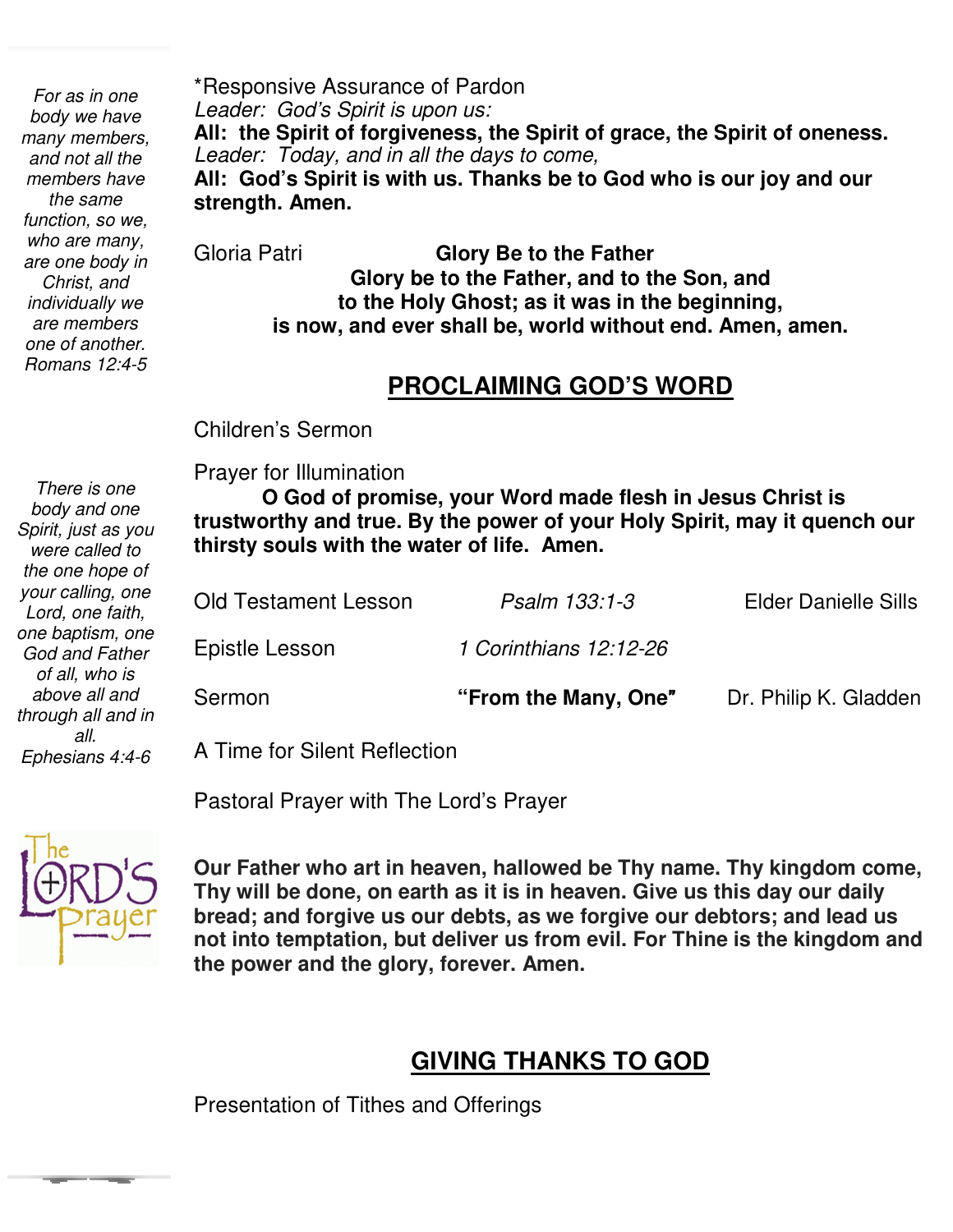#### **Offertory**

 *for building up the The gifts he gave were . . . to equip the saints for the work of ministry, body of Christ. Ephesians 4:11-12* 

Pepper Choplin

*When God's people are wounded by holy war, And brother fights brother in the name of the Lord. I find myself praying that it won't be too long 'til we all join together in one song. When God's family is broken, each goes his own way. And I feel so lost, I don't know what to pray. I find myself praying that it won't be too long 'til we all join together*<br>*When God's family is broken, each goes his own way.*<br>*And I feel so lost, I don't know what to pray.*<br>But still I'll go forward to follow the cal *One song, like the one sung in heaven. the one heaven. One song, united in love. There will be no division. division. Everyone will belong As we stand before Christ singing one song. So come and build bridges and tear down the wall.* Let our love for each other be a witness to all. *They will see us united, and we'll sing it out strong As we praise our Great Savior in one song ave* Offertory *When God's people are wounded by holy war,*<br> *puip When God's people are wounded by holy war,*<br> *And brother fights brother in the name of the Lord.*<br> *I find myself praying that it won't be too long 'ti* When God's people are wounded by holy war,<br>And brother fights brother in the name of the Lord.<br>raying that it won't be too long 'til we all join together in one son<br>then God's family is broken, each goes his own way.<br>And I

\*Doxology and Prayer of Dedication *Praise God from whom whom all blessings flow;* 

 *Praise Him all creatures here below; Praise Him above ye heavenly host;*  Praise Him all creatures here below;<br>Praise Him above ye heavenly host;<br>Praise Father, Son, and Holy Ghost. Amen.



The Affirmation of Faith: The Apostles' Creed **I believe in God the Father Almighty, Maker of heaven and earth. And in Jesus Christ his only Son our Lord; who was conceived by the Holy Ghost, born of the Virgin Mary, suffered under Pontius Pilate,**  And in Jesus Christ his only Son our Lord;<br>who was conceived by the Holy Ghost,<br>born of the Virgin Mary,<br>suffered under Pontius Pilate,<br>was crucified, dead, and buried; he descended into hell; **the third day he rose again from the dead; he ascended into heaven, and sitteth on the right hand of God the Father Almighty; from thence he shall come to judge the quick and the dead. I believe in the Holy Ghost; the holy catholic Church; the communion of saints; the forgiveness of sins; the resurrection of the body; and the life everlasting. Amen.** third day he rose again from the dead;<br>ascended into heaven,<br>d sitteth on the right hand of God the Father<br>m thence he shall come to judge the quick a<br>elieve in the Holy Ghost;<br>holy catholic Church;<br>communion of saints;<br>fo

*And let the peace of Christ rule in your hearts, to which indeed you were called in the one body. And be thankful. Colossians 3:15*

**\*Hymn #300**  $\blacksquare$  **"We Are One in the Spirit"** THEY'LL KNOW WE ARE CHRISTIANS (They'll Know We Are Christians by Our Love)

\*Benediction

\*Postlude

\**All who are able may stand stand.*